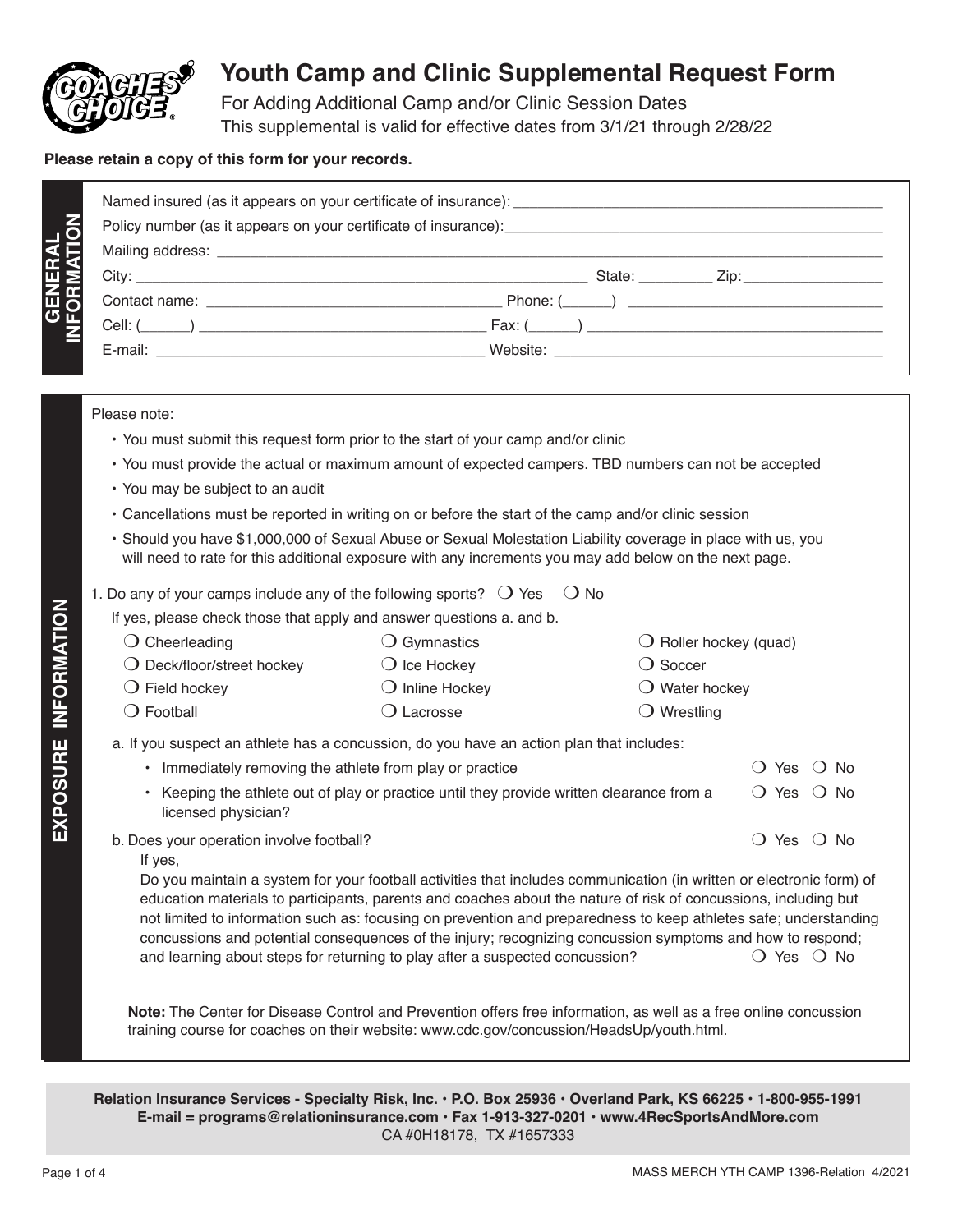**Please complete. Should you have more than 4 camps to add, please provide information on an additional sheet.**

#### **Program Liability**

**Rates - Class 1 & 2 Refer to brochure for applicable rates or contact K&K** 

| Camp<br>#                                                              | <b>List All Sessions Individually</b>                                     | Type of<br>Sport/Camp | Rate | X | Actual #<br>of Campers/<br><b>Participants</b> | $=$ | <b>Premium</b> |
|------------------------------------------------------------------------|---------------------------------------------------------------------------|-----------------------|------|---|------------------------------------------------|-----|----------------|
|                                                                        | Location:_______________________<br>Hours of Operation:                   |                       | \$   | X |                                                | $=$ | \$             |
| $\overline{2}$                                                         | Location: _________________________<br>Hours of Operation: ______________ |                       | \$   | X |                                                | $=$ | \$             |
| 3                                                                      | Hours of Operation: _____________                                         |                       | \$   | X |                                                | $=$ | \$             |
| 4                                                                      | Hours of Operation: ____________                                          |                       | \$   | X |                                                | $=$ | \$             |
| Program Premium Due: Add all premium lines above to obtain premium due |                                                                           |                       |      |   |                                                |     | \$             |

#### **Sexual Abuse or Sexual Molestation Liability** (optional coverage)

Check one

- $\bigcirc$  I currently have Sexual Abuse or Molestation Liability Coverage in place and need to add the additional participants/parties reported on the prior page to my coverage.
- $\bigcirc$  I would like to add this coverage to my policy.
	- **\* Note:** If you would like to add this coverage to your policy mid-term, please contact us for additional information on the proper form to complete for review and approval.

| Rates: Daily Rate = $$.15$                                 |                                                                   |   | Weekly Rate = $$.45$                           |   | Overnight/Resident Rate = \$.59 |     |                |
|------------------------------------------------------------|-------------------------------------------------------------------|---|------------------------------------------------|---|---------------------------------|-----|----------------|
| <b>Camp/Session #</b><br>(as reported on<br>previous page) | # of Days<br><b>OR Weeks</b>                                      | X | Daily OR<br><b>Weekly Rate</b><br>(from above) | X | #of Campers                     | $=$ | <b>Premium</b> |
|                                                            |                                                                   | v | S                                              | Χ |                                 | $=$ |                |
|                                                            |                                                                   | v | S                                              | х |                                 | $=$ |                |
|                                                            |                                                                   | v | \$                                             | х |                                 | $=$ |                |
|                                                            | <b>Total Sexual Abuse or Sexual Molestation Liability Premium</b> |   |                                                |   |                                 |     |                |

| ш<br>Đ<br>$\Omega$ | Program Liability Premium                            |  |
|--------------------|------------------------------------------------------|--|
| ш                  | Sexual Abuse or Sexual Molestation Liability Premium |  |
| G                  | Total Premium Due (add lines above)                  |  |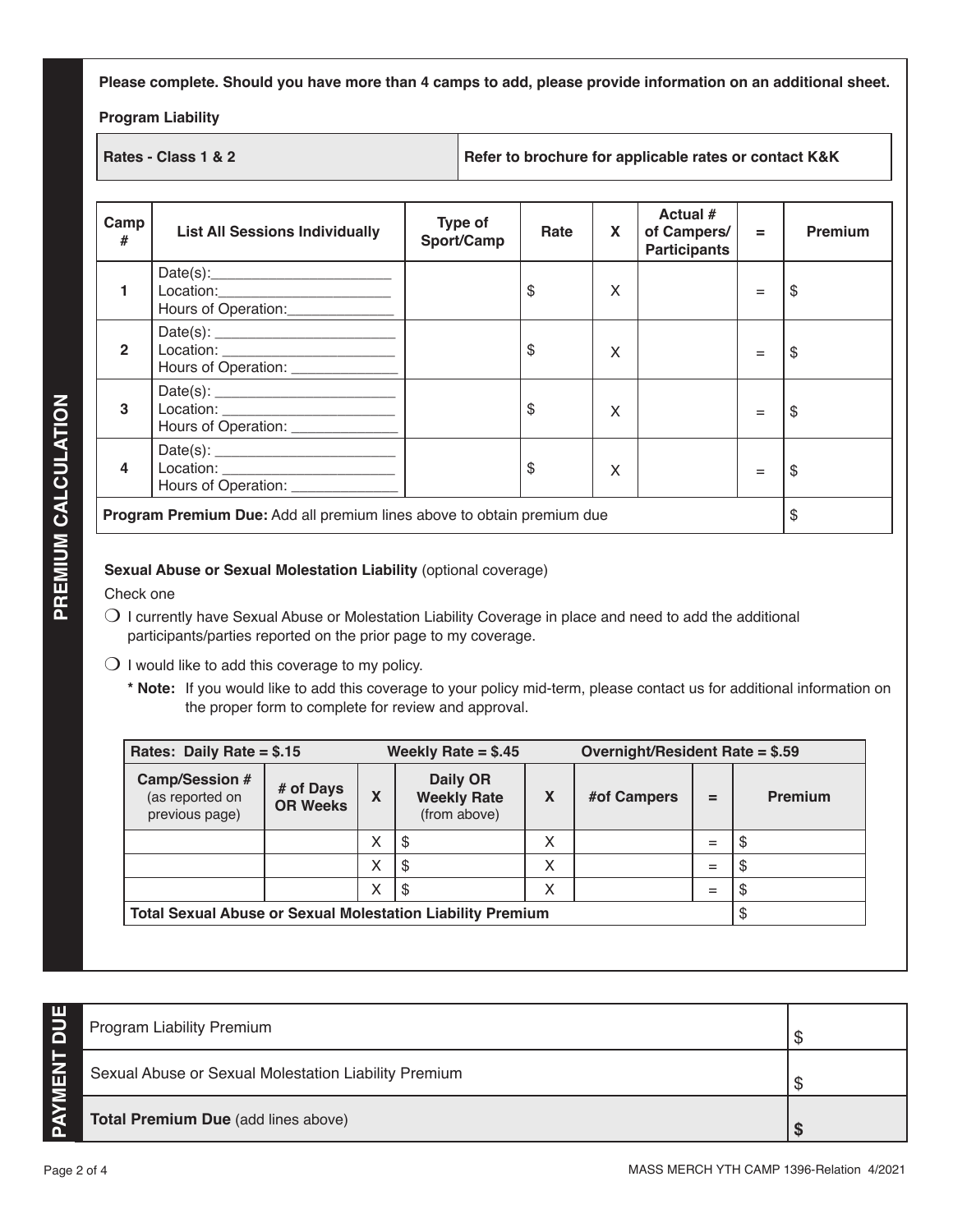**Complete this section if you require additional certificates listing a facility, property owner or similar third-party as an additional insured on your policy. Provide a separate request for each additional certificate needed.** 

**Note: Please request all additional insureds needed for this policy term. Additional insureds from the expiring policy term will not be automatically renewed.** 

#### **CERTIFICATE REQUEST #1**

**1. Camp #:**\_\_\_\_\_\_\_\_\_\_\_\_\_\_\_\_

2. When is this certificate needed? :  $\frac{1}{2}$ 

- 3. What is the additional insured's relationship to you?
	- O Owner/manager/lessor of premises (facility or venue)  $\bigcirc$  Sponsor  $\bigcirc$  Co-promoter
	- $\bigcirc$  Other (please identify/explain):

NOTE: The certificate holder will automatically be an Additional Insured for an Owner/manager/lessor, Sponsor or Co-Promoter relationship

4. Certificate holder/additional insured name:

| Mailing address:  |                |  |
|-------------------|----------------|--|
| City <sup>-</sup> | 2tote<br>Siale |  |

5. Does the certificate holder/additional insured require any special wording or endorsements?  $\circ$  Yes  $\circ$  No

### **CERTIFICATE REQUEST #2**

| 1. Camp $#$ : |  |
|---------------|--|
|---------------|--|

- 2. When is this certificate needed? : \_\_\_\_\_ / \_\_\_\_/
- 3. What is the additional insured's relationship to you?
	- O Owner/manager/lessor of premises (facility or venue)  $\bigcirc$  Sponsor  $\bigcirc$  Co-promoter
	- $\bigcirc$  Other (please identify/explain):

| <b>REQUESTS</b>    | If yes, check all that apply: $\bigcirc$ CG2026 $\bigcirc$ Primary $\bigcirc$ Waiver of subrogation                                                                                                                                                                                     |  |  |  |  |  |
|--------------------|-----------------------------------------------------------------------------------------------------------------------------------------------------------------------------------------------------------------------------------------------------------------------------------------|--|--|--|--|--|
|                    | NOTE: If you are not sure, please attach a copy of the insurance requirements/instructions you've received.                                                                                                                                                                             |  |  |  |  |  |
|                    | The most common delay in certificate processing is caused by providing partial or incorrect name and/or<br>instructions. Please check your request carefully before submitting.                                                                                                         |  |  |  |  |  |
| <b>CERTIFICATE</b> |                                                                                                                                                                                                                                                                                         |  |  |  |  |  |
|                    | <b>CERTIFICATE REQUEST #2</b>                                                                                                                                                                                                                                                           |  |  |  |  |  |
|                    | 1. Camp #:__________________                                                                                                                                                                                                                                                            |  |  |  |  |  |
|                    | 2. When is this certificate needed? : / /                                                                                                                                                                                                                                               |  |  |  |  |  |
|                    | 3. What is the additional insured's relationship to you?<br>O Owner/manager/lessor of premises (facility or venue) O Sponsor O Co-promoter<br>NOTE: The certificate holder will automatically be an Additional Insured for an Owner/manager/lessor, Sponsor or Co-Promoter relationship |  |  |  |  |  |
|                    |                                                                                                                                                                                                                                                                                         |  |  |  |  |  |
|                    |                                                                                                                                                                                                                                                                                         |  |  |  |  |  |
|                    |                                                                                                                                                                                                                                                                                         |  |  |  |  |  |
|                    |                                                                                                                                                                                                                                                                                         |  |  |  |  |  |
|                    |                                                                                                                                                                                                                                                                                         |  |  |  |  |  |
|                    |                                                                                                                                                                                                                                                                                         |  |  |  |  |  |
|                    | 5. Does the certificate holder/additional insured require any special wording or endorsements? $\bigcirc$ Yes $\bigcirc$ No                                                                                                                                                             |  |  |  |  |  |
|                    | If yes, check all that apply: $\bigcirc$ CG2026 $\bigcirc$ Primary $\bigcirc$ Waiver of subrogation                                                                                                                                                                                     |  |  |  |  |  |
|                    |                                                                                                                                                                                                                                                                                         |  |  |  |  |  |
|                    | NOTE: If you are not sure, please attach a copy of the insurance requirements/instructions you've received.                                                                                                                                                                             |  |  |  |  |  |
|                    | The most common delay in certificate processing is caused by providing partial or incorrect name and/or<br>instructions. Please check your request carefully before submitting.                                                                                                         |  |  |  |  |  |
| Page 3 of 4        | MASS MERCH YTH CAMP 1396-Relation 4/2021<br>Copyright © 2021 K&K Insurance Group. Inc. All Rights Reserved.                                                                                                                                                                             |  |  |  |  |  |